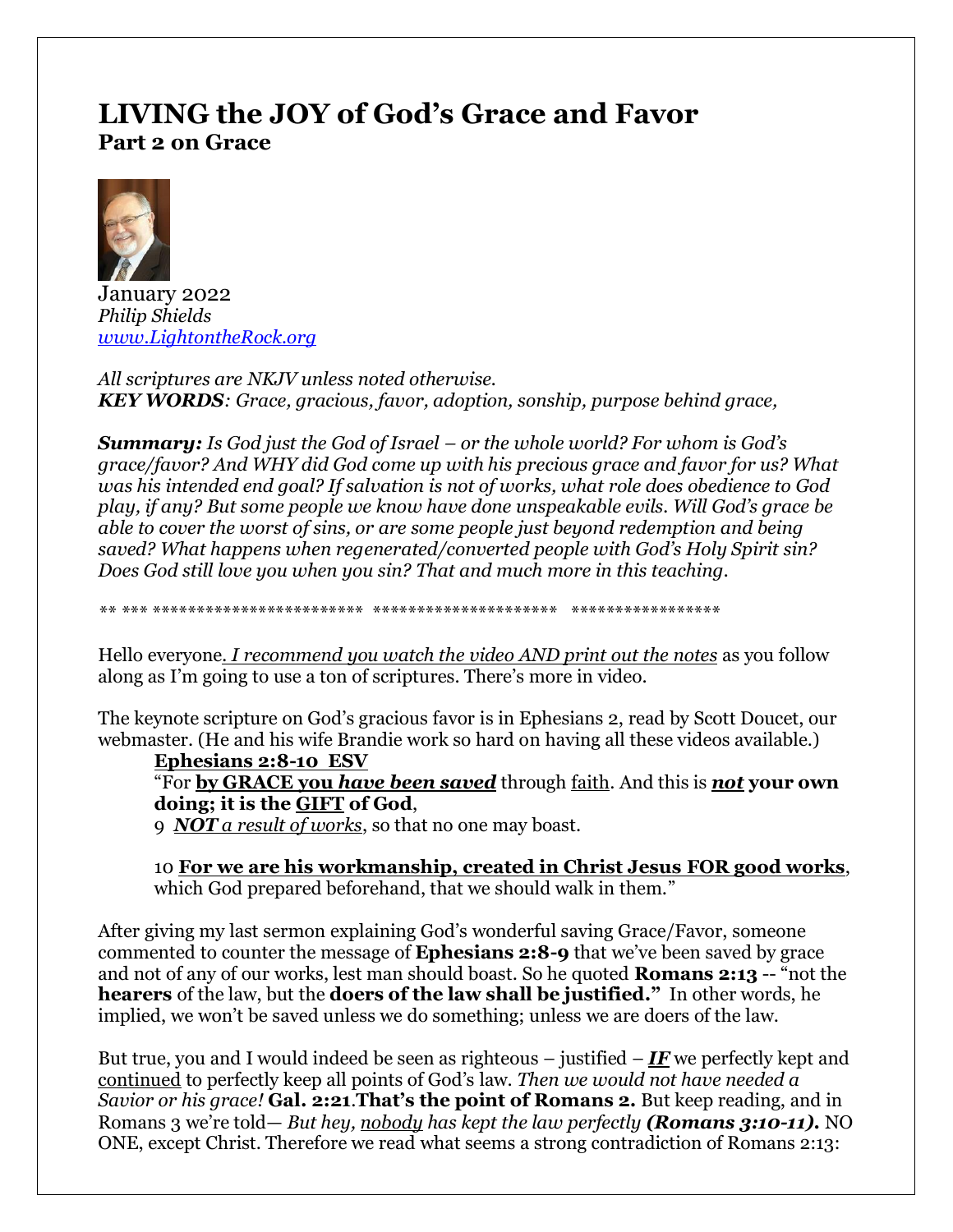#### **Romans 3:20**

"Therefore **by the deeds of the law** *no flesh will be justified in His sight***,** for by the law is the knowledge of sin."

I think God's wonderful gracious favor for those who accept it, is so misunderstood. So please be sure, by the way, to **please first listen to the first sermon on God's Saving Grace**. It will set the foundation that I won't cover today except a bit of review. There's much more to say about the topic of God's gracious favor.

**Romans 3:20 does not contradict Romans 2:13.** It just explains that being perfect doers is great, if you can find anyone who does perfectly obey the law and therefore needs no grace! *God's grace is a FREE gift of His unmerited favor. It's not something we can work for, or that becomes "works" (Romans 11:6-7).* Works are for REWARDS in the kingdom – but works don't SAVE us.

*So that's WHY we need God's unmerited FAVOR on us because all have sinned, and all keep sinning though to a lesser degree, even after receiving God's spirit*, as Paul says in Romans 7. So God's unmerited favor saves us. *Hopefully, YOU see that you need God's saving grace – especially when you grasp a bit more of God's perfect holiness contrasted to yours.* 

# **Grace is FOR the WHOLE WORLD**

This sermon part 2 on Living in the JOY of God's grace -- **is not for any particular church group**, but for ALL church groups and for all religions.

**God did not send his son to just live and die and be resurrected for the Jews,** or for those who are now Christians, or for the western world. Oh no! Jesus accepted His calling to be "the Savior of whole WORLD" (**1 John 2:1-2**).

*So this sermon is also for you Hindus, Muslims, Buddhists, atheists, those in Judaism*, Catholics, Protestants, sabbath keepers, for everyone, really. God sent his son "to **be SAVIOR of the WORLD**" – **1 John 4:14**.

So I see people everywhere, no matter their conduct or their religion, as brothers and sisters of mine -- who just don't know it yet! WHEN we really understand God's purpose, and God's grace, surely, we can begin to live our new Creation Life in JOY!

*Salvation through God's grace is for everyone who responds to God's call to them, from anywhere in the world you are now live in. Once we really believe GOD'S JOY to have YOU in his family… we're starting to learn to live in the joy of God's saving grace.* 

# **1 John 2:1-2 NIV**

"My dear children, I write this to you so that you will not sin. But if anybody does sin, we have one who speaks to the Father in our defense — Jesus Christ, the Righteous One.

2 He is the atoning sacrifice for our sins, *and not only for ours* but *also for the sins of THE WHOLE WORLD*."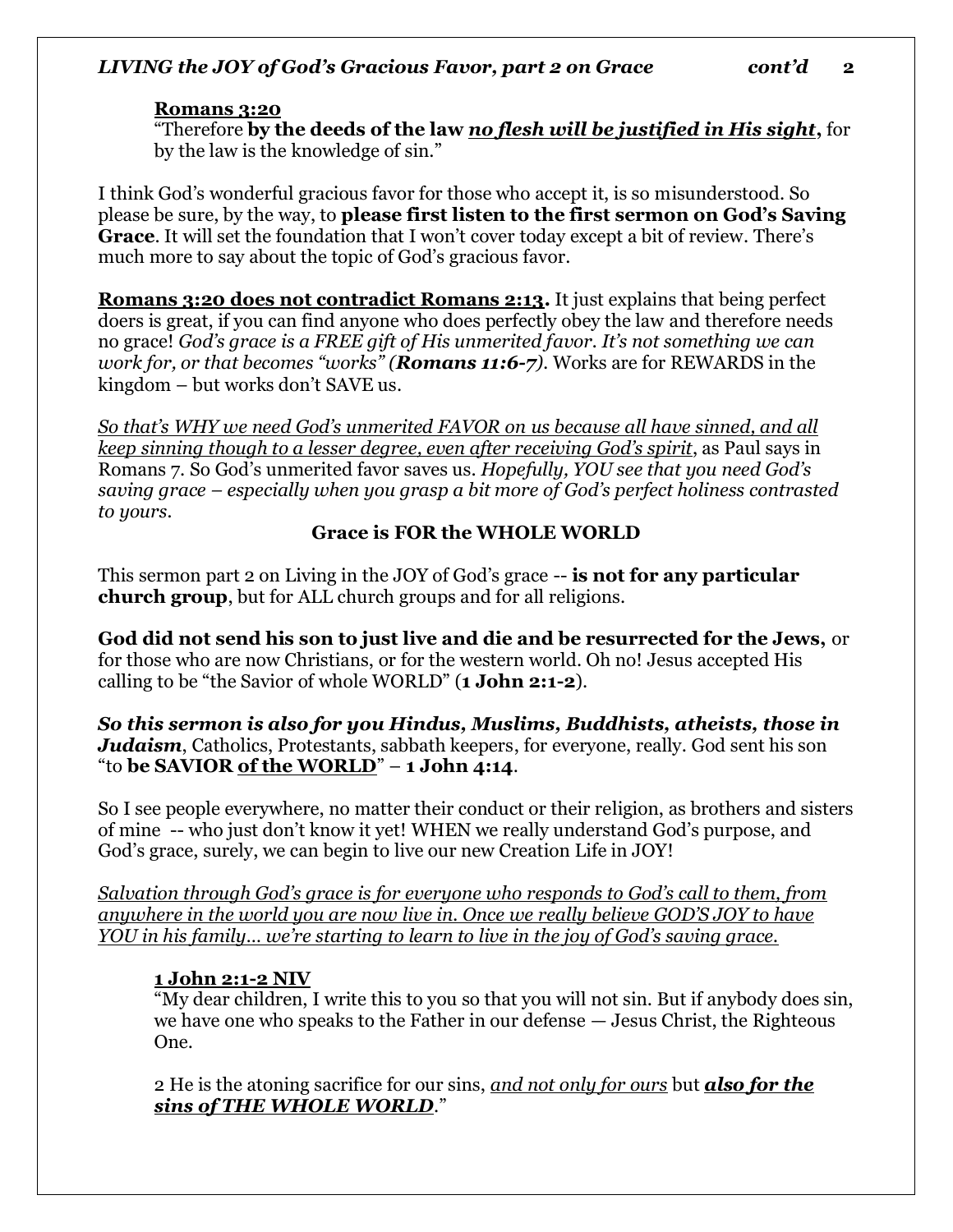*My God welcomes you from around the world to look into the true saving Grace of the living God* and living in his FAVOR in spite of all the evils you have done in your past or even the present, or how bad your world is.

**Whether you are Christian, Buddhist**, Hindu, part of Judaism, or you were Muslim, Catholic – or whatever… call out to him today and get on HIS path, the WAY to salvation by God's favor and grace as revealed in his word.

**I am confident**, because of this incredible gracious favor of our God, **that I'll be in his Kingdom and have everlasting life**. I hope to see many of you there too – even if you're not a true practicing Christian yet today, I hope you WILL come to believe in Jesus Christ and … I'd sure love to meet you who hear this message someday in God's kingdom.

**This topic will be hard to exhaust or ever use up. Again, please be SURE to hear part 1 first** for the foundation.

**Welcome to Light on the Rock. I'm Philip Shields,** host, and founder of this free website where our goal is to help people have **a closer walk with God, love Him** with everything within us, **and to love people – even our enemies** – a lot more. Remember to check out the short reads, the blogs, and our Sermons are going to be a mix of video sermons, and some are just audio, even some NEW ones.

Right now we have 5-6 people – that's it! -- who help towards this work we do to bring people to Christ, and we appreciate your support. It goes towards poor orphanages and congregations in Kenya and in assisting widows in America from time to time.

#### **So what's the "end game" – what's the REASON for all this gracious favor from God? What's he trying to accomplish with His favor?**

# **PURPOSE of God's TRUE Grace and Favor**

**It boils down to this, I believe: God in the Highest –whom we call "FATHER" – wants a loving family relationship with children of his own. God has children now** ("NOW are we children of God**..." 1 John 3:1-3; Romans 8:14-17**).

The Word, who came as a flesh-and-blood human as Jesus Christ (or Yeshua as I say, his Hebrew name) was "the FIRSTBORN of MANY brethren" (**Romans 8:29**). *We other children of God are Christ's brothers and sisters.* He is the oldest child of God. Perfect Yeshua is "not ashamed to call us his siblings" (**Hebrews 2:10-11**). Speaking of Yeshua:

#### **John 1:10-13**

"He was in the world, and the world was made through Him, and the world did not know Him. 11 *He came to His own, and His own did not receive Him*.

12 **But as many as received Him, to them He gave the right to become**  *children of GOD***,** to those who believe in His name: 13 who were **born, not of blood, nor of the will of the flesh, nor of the will of man, but** *OF GOD*."

A child of GOD. Born of GOD. Let that sink in! So YOU were called by God, who led you by his goodness to repentance (**Romans 2:4)** – and I believe *God was working and*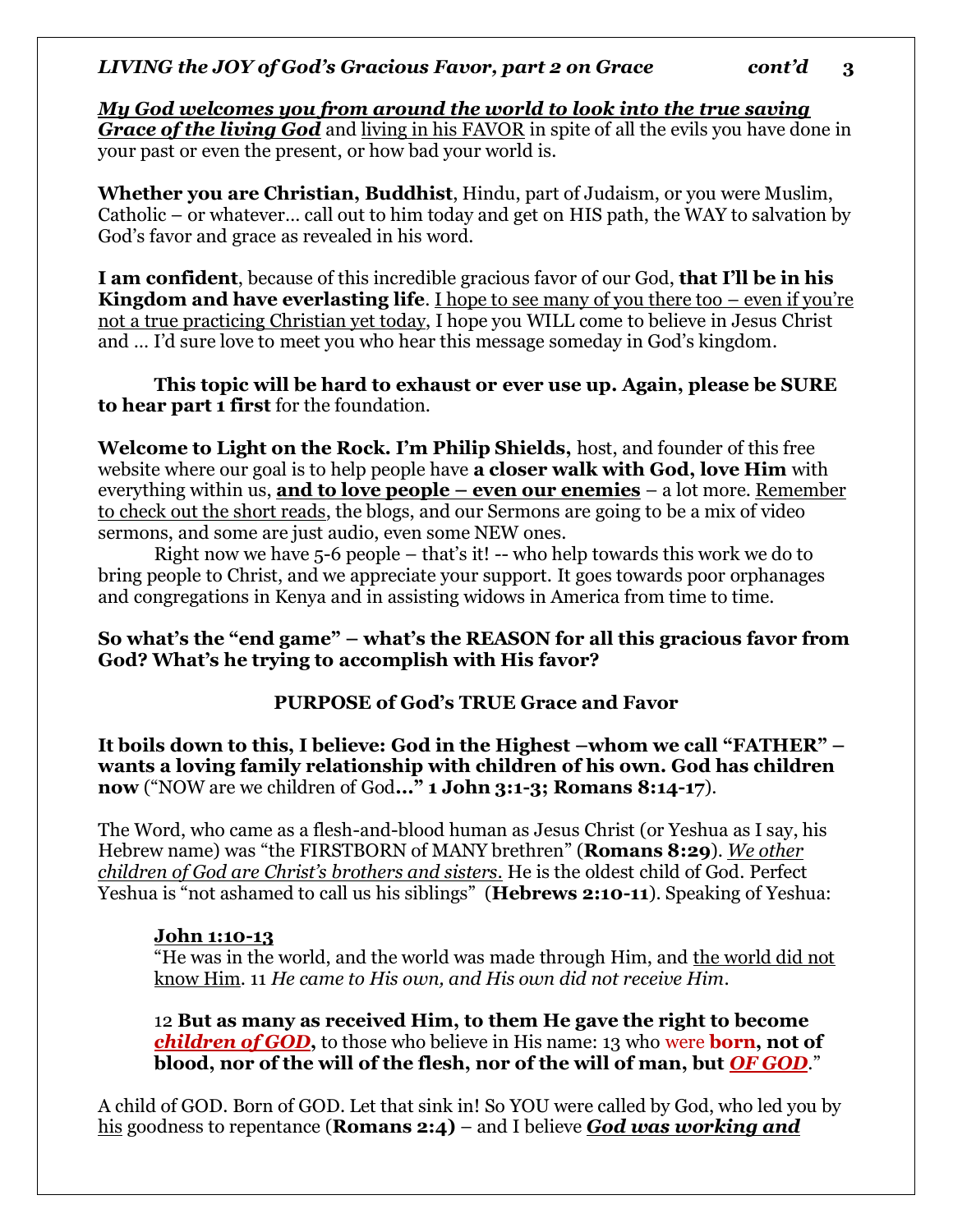*choosing you from early childhood*, and in some cases, even *before* you were born! **(Ephesians 1:4-6**). Then he **goaded** you, like he did Saul/Paul (**Acts 9:3-5**) to respond!

IN God's gracious favor, He gives us his spirit which begets us into his family – "that which is born (or begotten) of spirit *is* spirit" (**John 3:5-8**) with lots of children. Once we receive God's *Holy Spirit, WE BELONG TO GOD and Christ.* Hallelujah! (**John 17:9-10; Romans 14:8; 2 Cor. 10:7**)

# **Romans 8:29 (also read Hebrews 2:10-11)**

"For whom He foreknew, He also predestined to be **conformed to the image of His Son**, that He might be *the firstborn* **among MANY brethren."** 

Let that sink in. "BORN **OF GOD**." *That's* the end game to all of this. Believing in Jesus Christ, means we absolutely surrender to him as our Commander and LORD and believe he rose from the dead to live for us and become the King of the coming Millennial kingdom. God the Father has given all things to His firstborn – and he will also share all of that *with those of you in the first resurrection* as co-heirs of all things WITH Christ (**Romans 8:14- 17**) – BUT we may have to suffer also, as going through suffering in peace and faith is one way we are made perfect (**Hebrews 2:10-12**).

# **John 1:14**

"And the Word became flesh and dwelt among us, and we beheld His glory, the glory as of the only begotten of the Father, **full of grace and truth**."

# **The Son of God** *came to pay a debt HE didn't OWE, because WE owed a debt WE couldn't PAY.*

**Now remember from the previous part 1 sermon, that "grace" in the New Testament refers to God's FAVOR, love, blessings, acceptance of you – as well as his forgiveness and pardon of all our sins**.

This is WHY Jesus could be the friend of sinners. He could "see" them in God's family eventually too. He wanted them saved too. WE need HIS same mindset too **(Phil. 2:5**).

So to all who BELIEVE in the life, work and resurrection of Yeshua the Messiah – God gives the right to be born of God. Don't be looking down on anyone! BE a godly friend to your neighbors and work associates. Maybe God will use *you* to bring them the Gospel of the Kingdom, of Christ, and His gracious favor.

*So the POINT of all this "Charis" (Greek for "grace") is to work with humanity so – each in his own time order – we can become true, full spirit children of GOD, as is explained in such good detail in 1 Cor. 15, and 2 Cor. 5.*

**God had to have holy, set apart children who have rejected Satan but have chosen God and HIS WAY** – and not the serpent hissing his lies to us in the Garden. *Children who FIGHT sin, that so easily besets us.* But the Spirit is willing, as Jesus said, but the flesh is weak (**Mark 14:38**) so we end up still sinning, even after receiving God's Holy Spirit.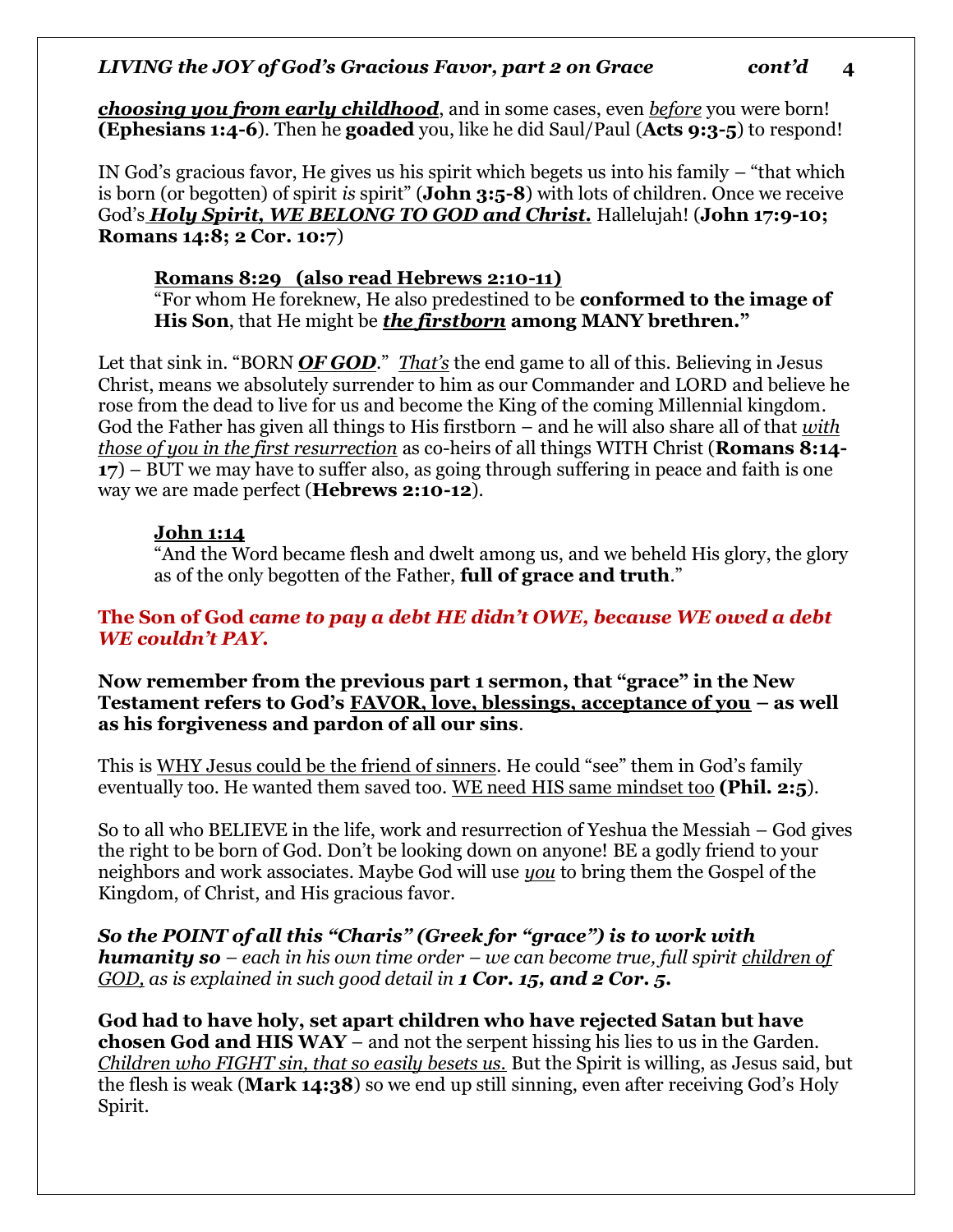**See our 3-part sermons on "Your breathtaking Destiny". Here's Part 1. Sept2017.** Light on the Rock - [Your Breathtaking Destiny! Part 1 -](http://www.lightontherock.org/videos/message/your-breathtaking-destiny-part-1.html?highlight=WyJicmVhdGh0YWtpbmciXQ==) by Philip Shields

Of course we NEED God's gracious favor (charis – pronounced "HAR-is") – his grace – because we have all sinned and earned the death penalty and still periodically sin.

#### **Romans 6:23**

"The wages of sin is death but the *GIFT* of God is eternal life through Jesus Christ our Lord."

**So God offered to save us, and you accepted, by his GRACE through faith.** Eternal life, salvation, having ALL our sins forgiven, receiving God's LOVE, is all a GIFT from the perfect father. **There's nothing you can do or that God wants you to do, that will make him save you more, or give you longer eternal life**. We all get saved and have eternal life when we believe.

# **TRUE FAITH INCLUDES OBEYING GOD; THIS IS OUR NEW LIFE**

**Truly believing in Yeshua means He's our Master and Lord. It means we have agreed we will OBEY him and give up Satan's way.** We can't eat at the Table of the Lord and the table of demons at the same time (**1 Cor. 10:21**). That's why I don't participate in pagan customs and holidays.

# **Hebrews 5:8-9**

"though He was a Son, yet He learned obedience by the things which He suffered. 9 And having been perfected, **He became the author of eternal salvation** *to all who OBEY Him…*"

*Obeying God is proof you have truly surrendered to him* and have FAITH in what He tells us to do and to be. **What we REALLY believe is shown by what we DO.** For example, Abraham BELIEVED God, and so he was also willing to sacrifice Isaac, knowing God could not lie and had promised descendants through Isaac. So our faith and belief mean we obey. Obedience is not "works for salvation" – but submission and full belief in God.

*Your obedience, and even your good works, in fact, are the PROOF and evidence you have received saving grace. Remember Ephesians 2:8-10 says we're created FOR good works.* 

# **Hebrews 3:18-19**

"And to whom did He (God) swear that they would not enter His rest, but to **those who did not OBEY?**

19 So we see that they could not enter in **because of UNBELIEF."**

# *Our obedience proves our belief, trust, and faith in God. Disobedience happens because of unbelief (or weakness perhaps), as we've just read.*

So God's TRUE grace and favor comes to those who have accepted his call to believe in Christ fully*, to obey him, to submit to him*… and then we're baptized and receive God's Holy Spirit by the laying on of hands from his ministers (**Acts 2:38**).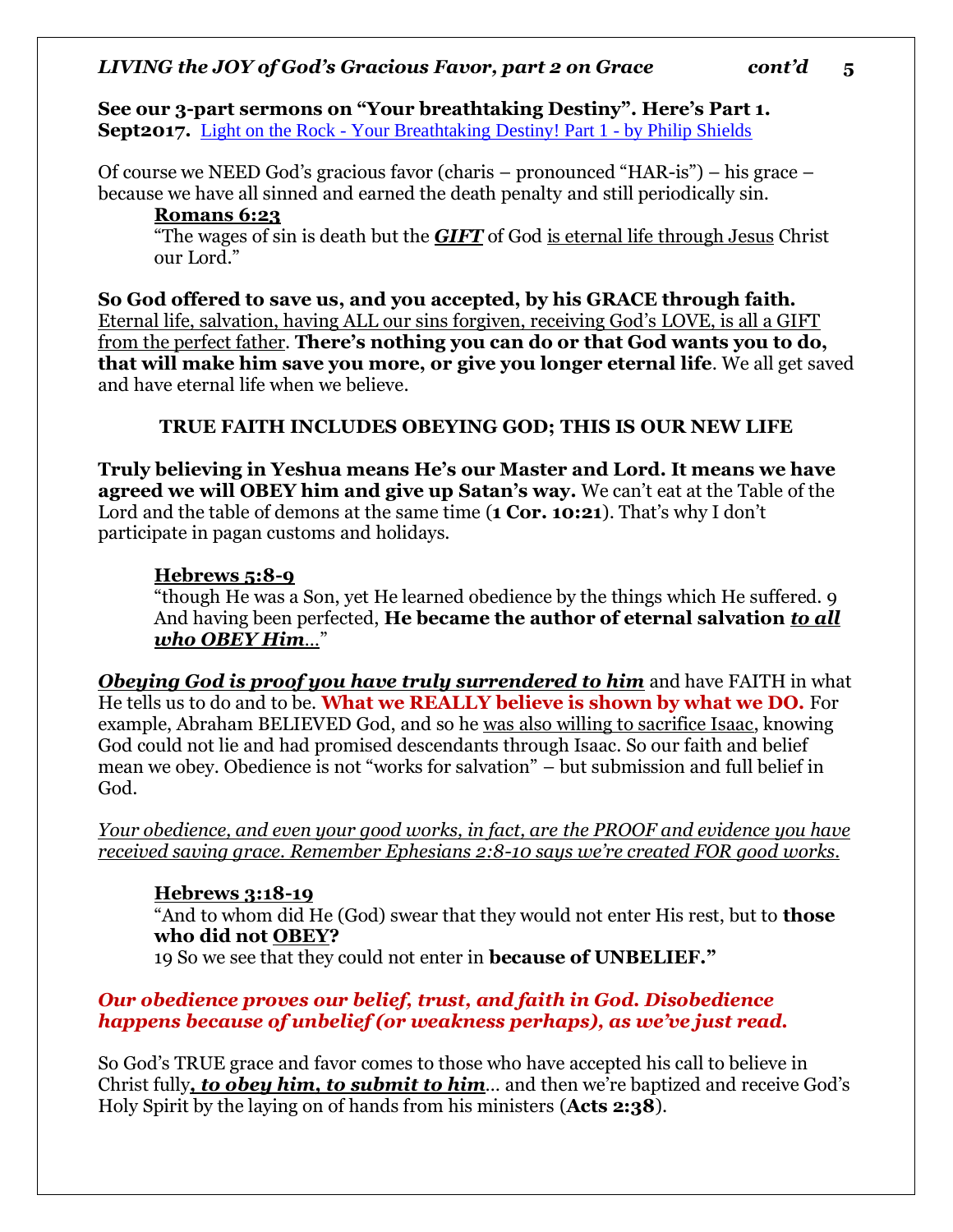(Here are more scriptures you may wish to study **on the need for obedience** – **Acts 6:7; Romans 15:18-19; 16:26; 2 Cor. 10:4-6** and dozens more.) And didn't Yeshua tell his disciples to teach people *to observe* or obey all things I commanded you (**Matthew 28:18- 20**)? And the Holy Spirit is given to those who OBEY –**Acts 5:32**. We OBEY because we want to.

**The obedient life in us, is actually** *following* **Yeshua's LEAD; he WORKS now in us, living obediently and righteously**. *The old "me" no longer lives,* but Christ lives in us, and we live by faith in him and of his faith (**Gal. 2:20)** As we obediently follow, we "walk as he walked" (**1 John 2:6**).

**OUR disconnect comes when we realize we DON'T always obey, but we slip up, we stumble in sin and fall short -- but we DO believe** in Christ and our Father*. THOSE kinds of sins when we repent each time are covered, as I've explained, and we are not condemned, cut off, separated, or rejected, or unloved because of those sins, especially now as a child of God.* 

# *GOD'S GRACE COVERS EVEN THE WORST OF SINS*

**Whatever your life, whatever your sins have been, God's Word says God's gracious favor is way more than enough** to cover you, forgive you, love you, accept you into the family of God. Murder, rape, child molesting, arson, lying, stealing – COVETING. *Or those really awful sins of PRIDE and self-righteousness* because you don't feel all THAT bad… or not as bad as some others.

But remember, our own *righteousness* is just filthy rags in God's sight, remember (**Isaiah 64:6)**. Well, ALL that is covered by His grace too *– if you believe in Jesus Christ with all your heart and being and accept God the Father's loving call for you.* 

One translation of Romans 5:20 says where sin abounds, "grace super abounded." *No one can out-sin the ability of God's grace to wash you clean.*

#### **Romans 5:20-21**

**"**Moreover the law entered that the offense might abound**. But where SIN abounded, GRACE abounded much MORE**, 21 so that as sin reigned in death, even so grace might reign through righteousness to eternal life through Jesus Christ our Lord."

**There's no sin or sinner too bad for grace.** Even the worst people you could think of, if God called them to repent, and they did – could have their sins washed away in Christ's blood and they could be redeemed and reconciled with God. Yes, even the very worst. God certainly can cover you. (Exception: **the "unpardonable sin"** – those who *knowingly and permanently* reject God's offer and the working of the Holy Spirit that has been given to them.)

God's grace is so powerful that Paul said ONE description of his gospel is **"the** *Gospel* **of the GRACE of GOD" (Acts 20:24).** I hope your fellowship or church teaches such a gospel, by that name!

# **GOD'S SON, by TRUE GRACE, IS THE ONE TRANSFORMING US**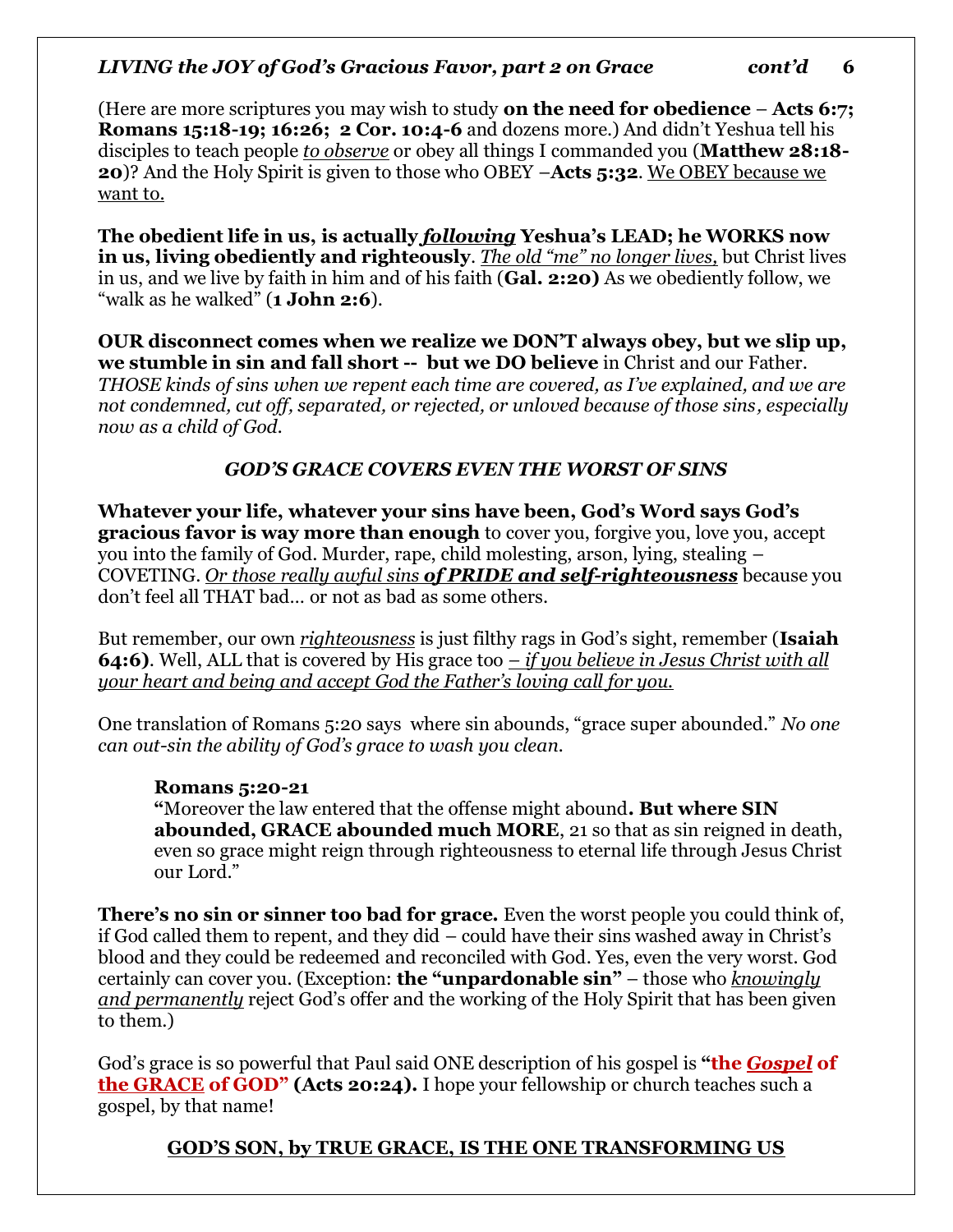**God's gracious favor should be transforming us** when we get in lockstep with it, with God. And that should fill us with his JOY of salvation. (Discuss **King David** on video – **Psalm 51** prayer – which ended with joy and peace, though the prayer started very "down" and forlorn).

# **Quick review of some few elements of last sermon:**

• We showed **Romans 8:1-4**, how after Paul admitted to his ongoing stumbles into sin, he was not condemned anymore when we sin now, as children of God! As God's children, we're not condemned now either, when we sin. Please read Romans 8:1-4 yourself!

**As a good friend says:** "God declared an end to sin's control over us by giving us His Son as the sacrifice for our sins. **Romans 8:2-4** so clearly says that therefore the requirements of God's law would be fully satisfied FOR US, who now follow the Spirit and not the carnal nature"

*Too many of you may be too proud to receive anything "free." Or too proud to accept what Someone has done for you, like perfectly fulfilling and obeying God's law. Christ paid your* debt – the wages of sin is death. He fulfilled the law perfectly **– and then offers to clothe you with HIS righteousness (Hear my sermons on "God's Perfection for us").**

#### **This is so IMPORTANT:**

• **Yeshua comes to LIVE inside us and it's HIS life** that should be ACTIVE in us, and we should be so *close to Him that we LISTEN AND FOLLOW*. He will live in you as he did when he was on the earth: obediently. **But it's HIS work, HIS righteousness**. Read Col. 1:28-29. Paul worked with them to present each of them perfect in Jesus.

# **Colossians 1:28b-29**

"…that we may present every man perfect *in Christ Jesus*.

29 To this end I also labor, *striving* **according to** *HIS working* **which works in me mightily**."

*Oh how I pray that I could say that I'm striving to let Christ's working be mightily at work in me. That would mean I'm truly seeking him, listening to him, obeying, and following him. Help me, Father, do that.* 

**Yes, we must FIGHT sin, we must resist sin,** we must repent when we sin, *but a LOT has changed now for you and me if we have God's spirit. We have an "Old man" nature that was crucified with Christ, but his old way – "the flesh," still is in us. But that's not what God sees (Romans 8:8-9).* While we fight against sins that so easily beset us, we will still never totally conquer it, even *with* God's Holy Spirit, as Paul admitted in Romans 7.

#### **I want to review some things some are having a real hard time accepting, and so don't have the JOY of God's grace. With Grace:**

• Our death penalty for all time is now paid in and by Christ.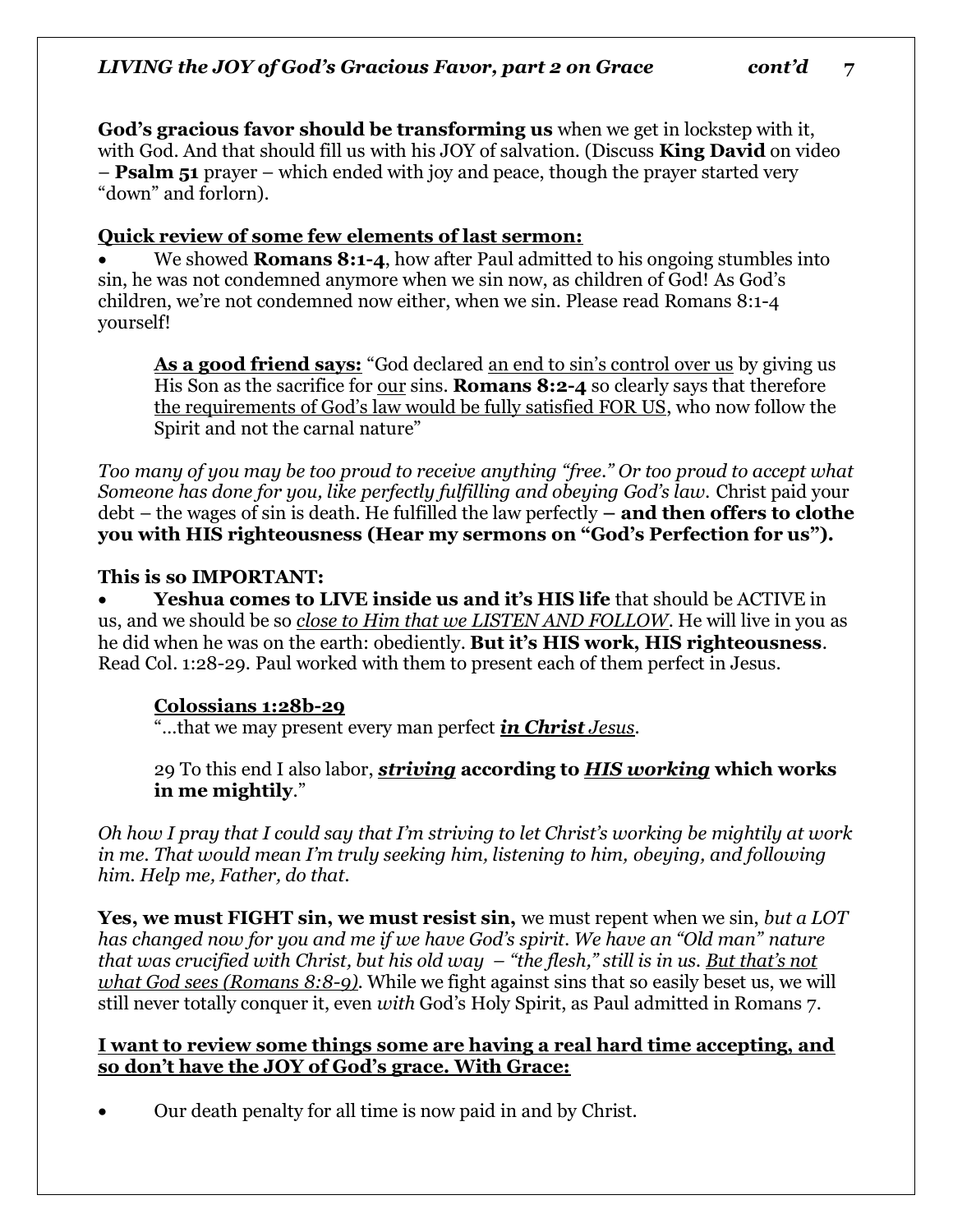• Christ dies once only for us sinners. Hebrews says that several times. We never again come under the death penalty. Those in the first resurrection do not have to fear "the second death" (**Revelation 20:6**). That's DONE, settled – even with our sinful stumbles! We've passed from death to life! (**John 5:24**)

• We receive the gift of eternal life *guaranteed by the anointing of the Holy Spirit* (**2 Corinthians 1:21**), as long as we stay the course (**Ephesians 1:13-14**). God is **also** committed to *finishing* what he started (**Philippians 1:6**) – and **for some of us, that could include fiery trials, maybe literally, and even martyrdom**, if that's what it takes to get us back on the right path.

*So I am NOT teaching a Jude 4 licentiousness here, OK???? But begettal by God's own Seed, his SPIRIT, as I showed in part 1, is the best guarantee you can have of God completing /perfecting what he started. God is NOT into "spiritual" abortion! God says he would lose NO ONE in his hands. "NO one" means even YOU will be there, IN God's kingdom.* 

*Scripture is clear: BUT if you remain practicing a lifestyle of sin as your way of life – even after claiming faith in Yeshua – YOU WILL DIE. (1 Cor. 9:6-9; Romans 8:12-14; Ephesians 5:3-8; Galatians 5:19-21). We MUST be obedient as best we can with God's spirit.* 

*FAITH, in fact, is often equated with obedience (Hebrews 3:18-19). Adult Israelites age 20+, could not enter Promised land due to their unbelief that led to their frequent disobedience.* 

*I believe that we ALL have sins that we still commit all too often. Maybe not as a way of life, but as "stumbles" – whether it's eating too much, losing your temper, looking at porn on the internet, drinking too much from time to time, GOSSIP, feelings that your sins are superior to the guy you won't spend time with, Self-Righteousness, Pride, flirting, etc.*

*Those who overcome those will have a HIGHER REWARD. Those who don't overcome much, will have a lesser reward, but they WILL be saved. It comes down to faith in Jesus and whether our sins are aberrations or a way of life!*

*LET's repeat: the example of the 1 Cor. 5 sex sinner. He was handed over to Satan for the destruction of the flesh – for what reason?* 

#### *1 Corinthians 5:4-5*

"In the name of our Lord Jesus Christ, when you are gathered together, along with my spirit, with the power of our Lord Jesus Christ, *5 deliver such a one to Satan for the destruction of the flesh, that his SPIRIT may be SAVED in the day of the Lord Jesus."*

*And how we build on our calling – with precious stones and gold or with wood, hay and stubble? (Please, you should read 1 Cor. 3:9-15).*

> *1 Corinthians 3:14-15 "If anyone's WORK which he has built on it endures, he will receive a REWARD.*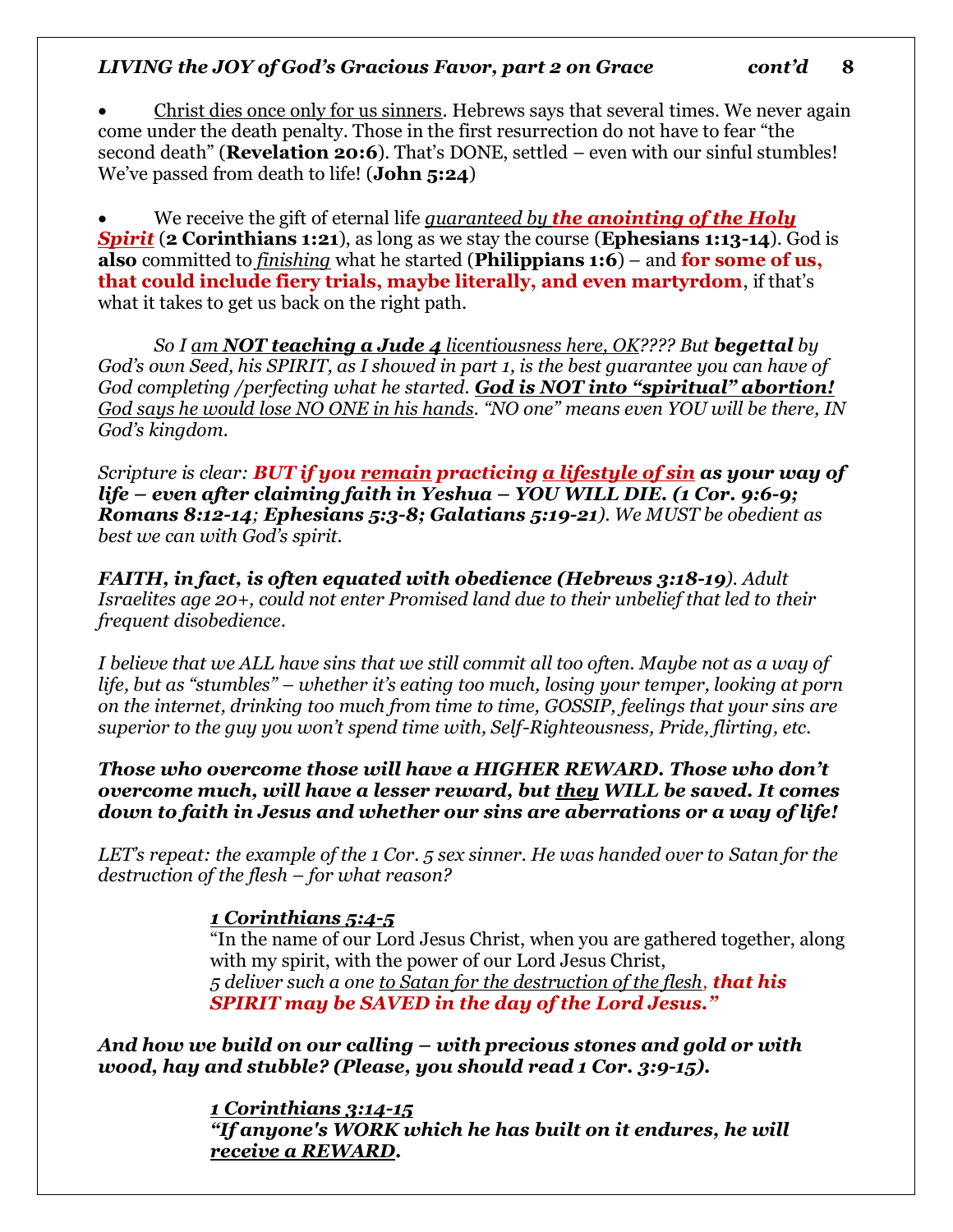#### *15 If anyone's WORK is burned, he will suffer loss; but he HIMSELF will be SAVED, yet so as through fire."*

• **Our father does not turn his love for us on and off**. *Many of you were raised by a father – or maybe YOU were such a father – who showed love to the children CONDITIONED on their good behavior.* Our heavenly Father's love is NOT conditional.

**But we're told God loved us when we were still bad** ("STILL sinners" – **Romans 5:6-9**). This applies to you Muslims, Hindus, Jews, Buddhists, and all Christians. The story of the Prodigal Son in Luke 15 explains how this horrible son came back to his Father's joyful love!

So now, **when you still sin, in stumbles-- not as a way of life –God** *still* **loves and accepts you**. How on earth can he do that? Because you, the "old you, the old man" – died, and was crucified with Christ (**Galatians 2:20)** as we are now seen as being part of the very body of Christ. The Son of God now lives in us if you have come to believe in him.

#### **Ephesians 1:5-6**

"having predestined us to adoption as sons by Jesus Christ to Himself, according to the good pleasure of His will,

6 to the praise of *the glory of His GRACE***,** *by which* **He made us ACCEPTED** *in the Beloved."*

#### *1 John 2:3-6*

"Now by this we know that we know Him if we keep His commandments. 4 He who says, "I know Him," and does not keep His commandments, is a liar, and the truth is not in him.

5 But whoever keeps His word, truly the love of God is perfected in him. By this we know *that we are in Him*.

6 **He who says he abides in Him ought himself also to walk just as He walked**."

• **Even when we go astray, the Good Shepherd comes** *looking* **for us!** And when he finds you, maybe stuck in some thorn bushes, he **rejoices and celebrates you when he gets back**. **Matthew 18:12-14**. Father is intent on not losing a single one of his little ones (v.14).

**Our focus must be on our Savior.** As we ABIDE in him, we bear much fruit (**John 15:5-6,8**) and as we focus on HIM, *NOT on ourselves,* believe it or not, we become more and more like HIM.

#### **2 Corinthians 3:17-18**

"**Now the Lord is the Spirit**; and where the Spirit of the Lord is, there is liberty.

18 But we all, with unveiled face, **beholding as in a mirror the glory of the Lord, are being** *transformed* **into** *the same image* from glory to glory, **by the Spirit of the Lord**."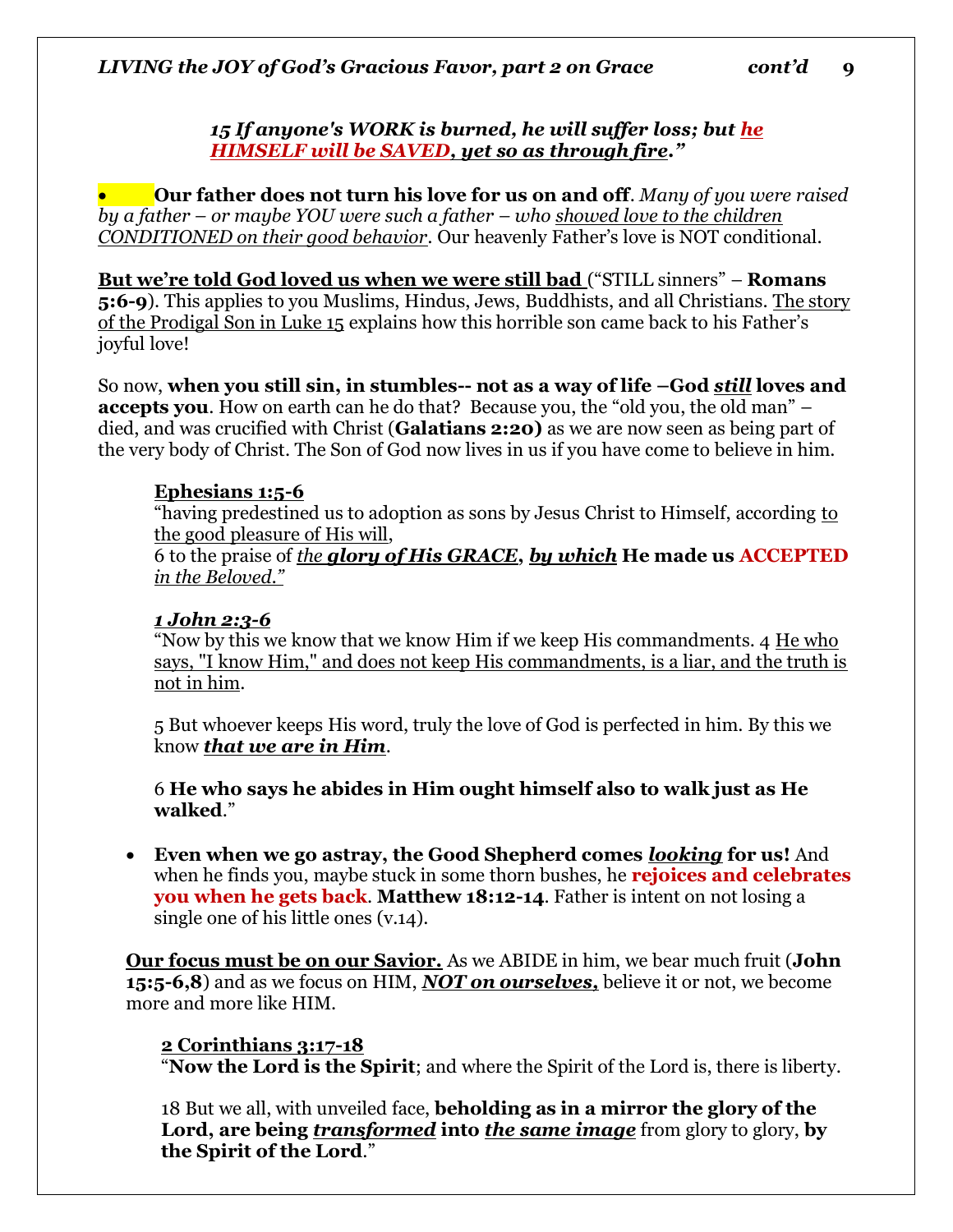This is where we have to believe: **have faith that God and Jesus mean what they say in all these verses.** Jesus paid the debt and died, Jesus took on God's wrath on himself for us*, and HE was judged for us – guilty due to OUR sins on him—and died!* Our "Old man" – the old self – was crucified or died with Christ, IN Christ according to **Galatians 2:20**.

*But we still have flesh, but God no longer sees us as being "in the flesh" –* **Romans 8:9** – but in the spirit! So when the flesh sins, it's "no longer I who sin, but sin that dwells in me" – **Romans 7:14-20**. God does not see you and me as "in the flesh, but in the spirit." We have to believe it.

WE have a judgment coming as to what our REWARD will be, but the **judgment for eternal life is DONE, forever! There's no double jeopardy with God!** We've been judged as SINLESS when we came to God through Christ – as ALL our sins were heaped on Yeshua! *And His blood CONTINUES to cleanse our sins (1 John 1:7).* 

Our sin tomorrow or next month won't change that DEEP LOVE we have for and from God *as long as he sees us striving against sin, though sometimes we lose*. As long as we do repent each time too. *You've got to DISCARD any notions that God has conditional love, especially in the New Covenant. Again, read Romans 5. (I realize in the Old Testament that they could choose life or death, physical blessings conditioned on obedience.)* 

**But now as God's children, when we repent,** it's to be brought close again – *we had wandered off the path a bi*t -- but our DEBT to die for our sins has been *forever* paid. **Don't fear the 2nd death anymore.**

*SOME of you are really struggling with this… I can feel this in my spirit! Satan wants to control you by his FEAR that you won't "make it"! Rebuke Satan! Those are his thoughts, not yours. TELL him your Savior already "made it" for you. You've been given eternal life and you should know that. You have been begotten into God's family and you belong to God. And nothing, -- get this—NOTHING can separate us now from the love of God (Romans 8:38-39).* 

# **Do you believe Yeshua's words? Or not?**

#### **John 5:24**

"Most assuredly, I say to you, he who **hears My word and believes** in Him who sent Me **HAS everlasting life, and shall not come into judgment, but HAS PASSED from death into life."** 

#### **Where's your JOY of salvation?**

**King David** did a horrendous series of sins when he connived to take one of his best men's only wife and got her pregnant! Then he connived to have Uriah killed on the battlefield. God was VERY angry with that and there were many **consequences** promised by God – but STILL, David spoke of restoring the JOY of God's salvation again. And in the same prayer he went from the pits of despair and repentance to the JOY of Salvation (**Psalm 51:12**).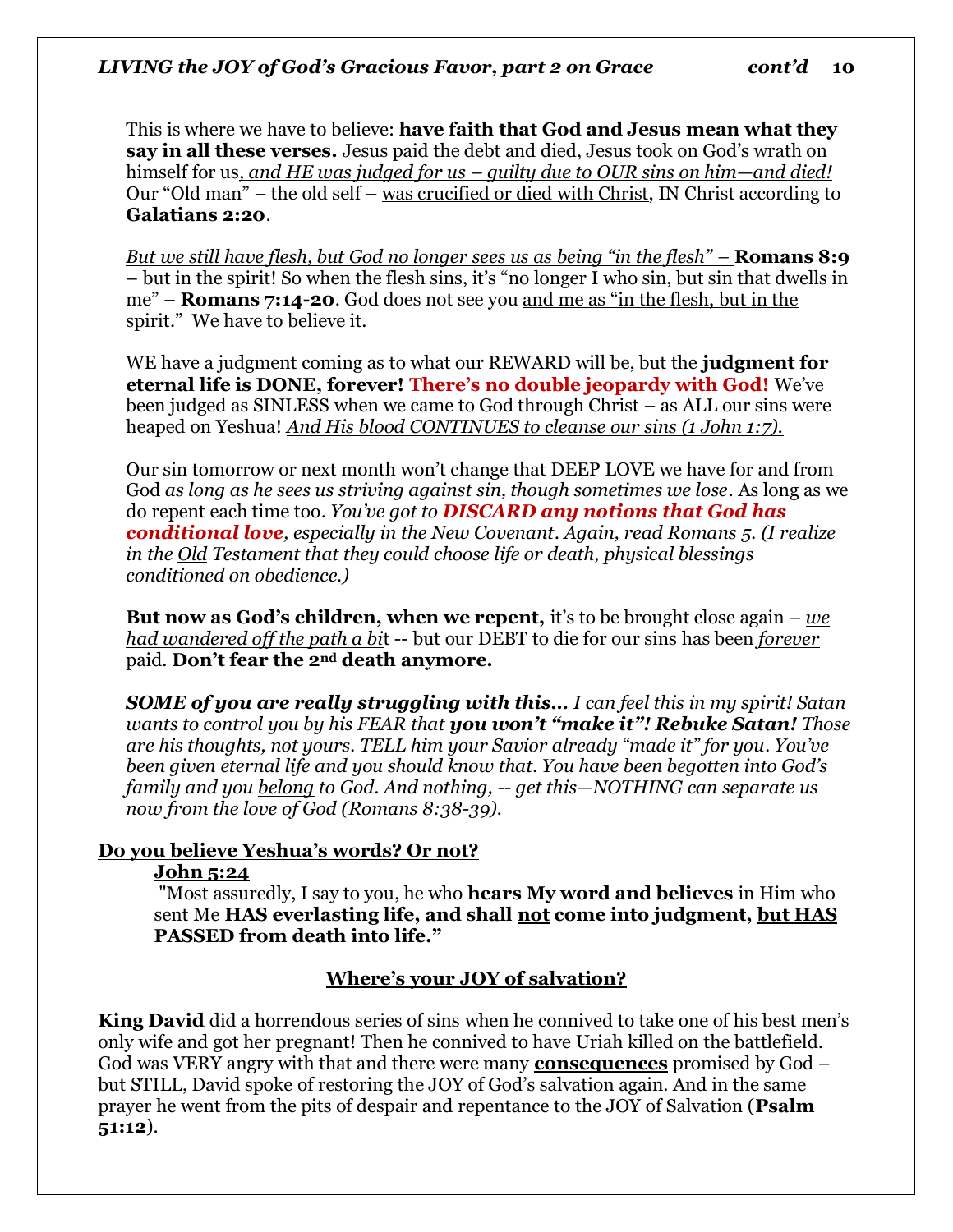*But it seems MANY of you coming to Christ, or already in Christ, have no, or little, JOY of salvation because you don't believe this!*

**"COGs"**: They feel *THEY are the ones who have "to make it" into the kingdom,* or salvation – and thus they deny their faith in Yeshua who HAS made it and fulfilled the requirements for us (**Romans 8:1-4**). But since they fail to live perfectly, they become Olympic champions of guilt. So STOP feeling bad all the time. You have a Savior! You have passed from death to life.

**BUT neither do we want to be lax, licentious (Jude 4), or like Laodiceans (Rev. 3)! We want to be zealous, striving against sin** – but that will happen more and more by abiding and focusing on Christ.

**Catholics** – STOP. You don't have to do penance.

**Buddhists and Hindus** – STOP. With the *true* God you don't have to fear reincarnation as **a cow or a BUG**, Hindus, because you may have been so imperfect in this life!

**Muslims**: you can be certain, with God's true religion, that you have a bright future, instead of wondering if your Allah is going to give you eternal life in Paradise or not! You don't have to worry if your good will outweigh your "bads." *Come* to true joy, peace, and *know* you can have eternal life.

**Remember the one life of Yeshua, who was the WORD with God, was worth more than all human life** that could ever be born, so his one life paid for all of us *WHO ACCEPT God's grace. I realize the Quran says that nobody can atone for the sins of anyone else.* In the true God's truth, the life of Yeshua CAN atone for you and save you – *but you must humbly accept him*.

Speak out your faith in him and believe in Jesus –and receive his free gift of total forgiveness and granting you favor, grace, blessings, acceptance – and eternal life. **God's gift is NOT something we can earn, pay for, or work for (Hebrews 11:5-6).** God loves us, grants us his favor and his blessings though none of us deserve it. (Romans 5:17 – gift of righteousness)

Come to really believe **with deep JOY the scriptures which clearly say we have – right now – eternal life and salvation** if we endure and don't reject God permanently in our lifetime. I got some pushback on scriptures that say we HAVE eternal life now, but I'm confident I can believe God's word!

#### **1 John 5:11-13**

"And this is the testimony: that God *has* **GIVEN us** *eternal life***,** and this life is in His Son.

**12 He who has the Son i life**; he who does not have the Son of God does not have life.

13 These things I have written to *you who believe in the name of the Son of God*, that **you may** *KNOW* **that you HAVE eternal life**, and that you may continue to believe in the name of the Son of God."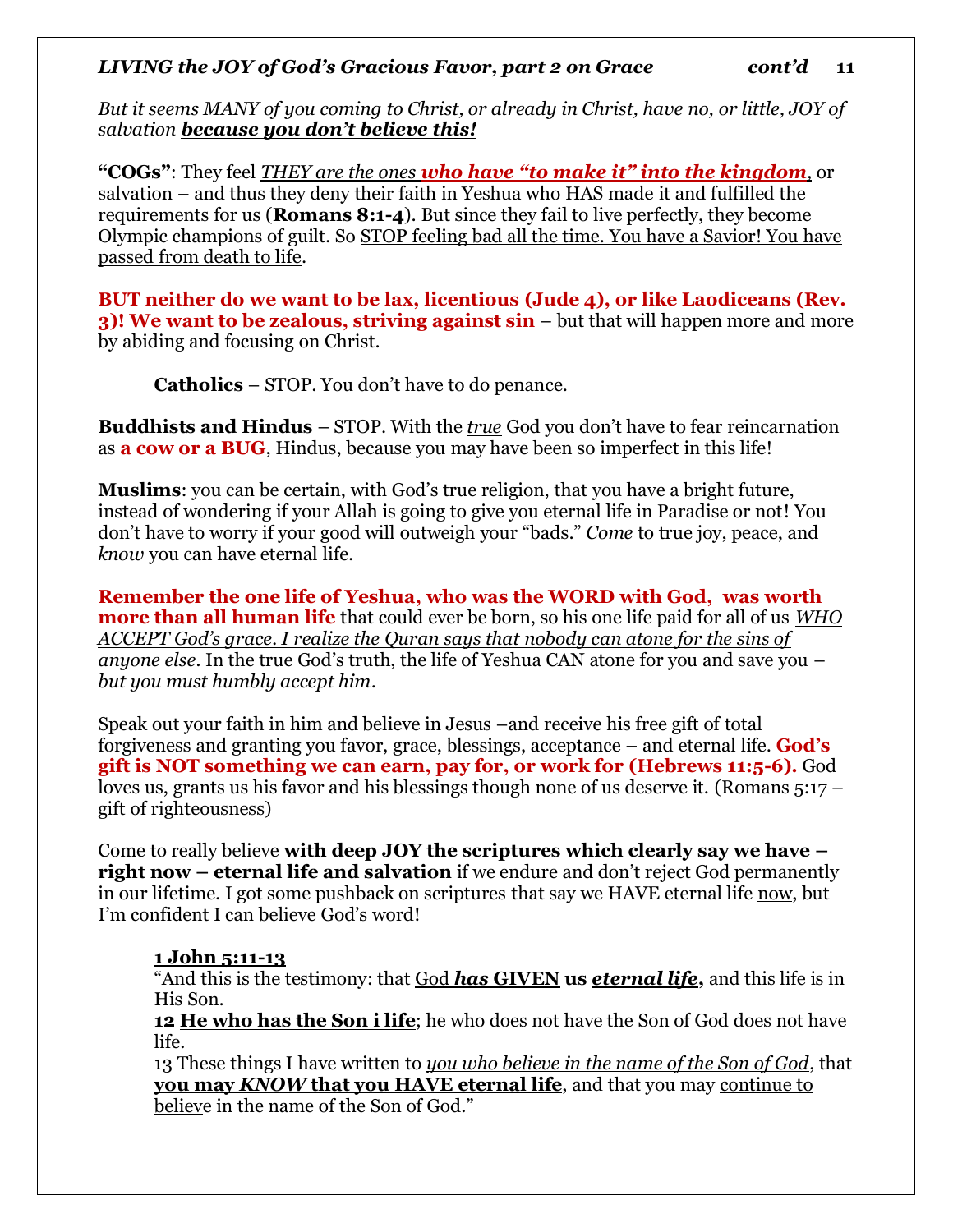There are SO many scriptures that tell us because of believing in Yeshua, **we have passed from death to life** and right now *have* everlasting life, as far as God is concerned. Even what evil you've done, has been erased in Christ. If you DON'T let him erase your sins in HIM, you are still under God's wrath **(John 3:36**). But if you confess your belief in Yeshua, you have passed from death you deserve – to the free GIFT of God, His awesome amazing grace.

# **WE MUST SHARE AND EXTEND GRACE to all people**

Let's shift gears here a bit now. You've received God's gracious FAVOR and love. Now what? Our Father and our Savior would not want you keeping all that favor locked up inside you. We are to SHARE and GROW in the favor/grace of our Lord and Savior (**2 Peter 3:18**).

First of all, you're in the body of Christ if you have His spirit (**Rom. 8:9, 14**). *And we need to see each other as BELONGING to one another*. We are like parts of one body – all connected to do a job.

#### **Romans 12:5**

"so we, being many, are one body in Christ, and individually *members of one another*."

When you or I judge another body part of Christ, we are not likely to see Yeshua very happy with that! See **Romans 14:10.** Plus, we'll be judged by the standard we used on our brothers/sisters. **God wants us esteeming one another –even BETTER than ourselves (Philippians 2:3).**

Whatever God does in us, for us, to us – he wants us sharing with others. And when we exhibit his graces, we receive more. Blessed are the merciful, for they shall receive mercy **– Matthew 5:7**.

#### **Colossians 4:6 ESV**

"Let your speech always be gracious, seasoned with salt, that you may know how you ought to answer each person."

#### **1 Peter 4:10**

"As each one has received a GIFT, **USE IT** to serve one another, as good **stewards of God's varied grace**:"

If you see a brother in need, but shut up your heart, how can you say you love God? That's all through 1 John. When God comforts us, we are to use that same comfort to comfort others! (**2 Corinthians 1:3-4**).

**Now how about God's grace,** his favor, pardon, acceptance of YOU and all your sins? Can you now extend that same acceptance, favor, forgiveness to your family of God? You've been forgiven a LOT (**Matthew 18:21-35** - read).

*Can you not forgive your brother of what you've heard about him through gossip?* Did YOU not sin by listening to gossip and then you used that to justify your hard heart to a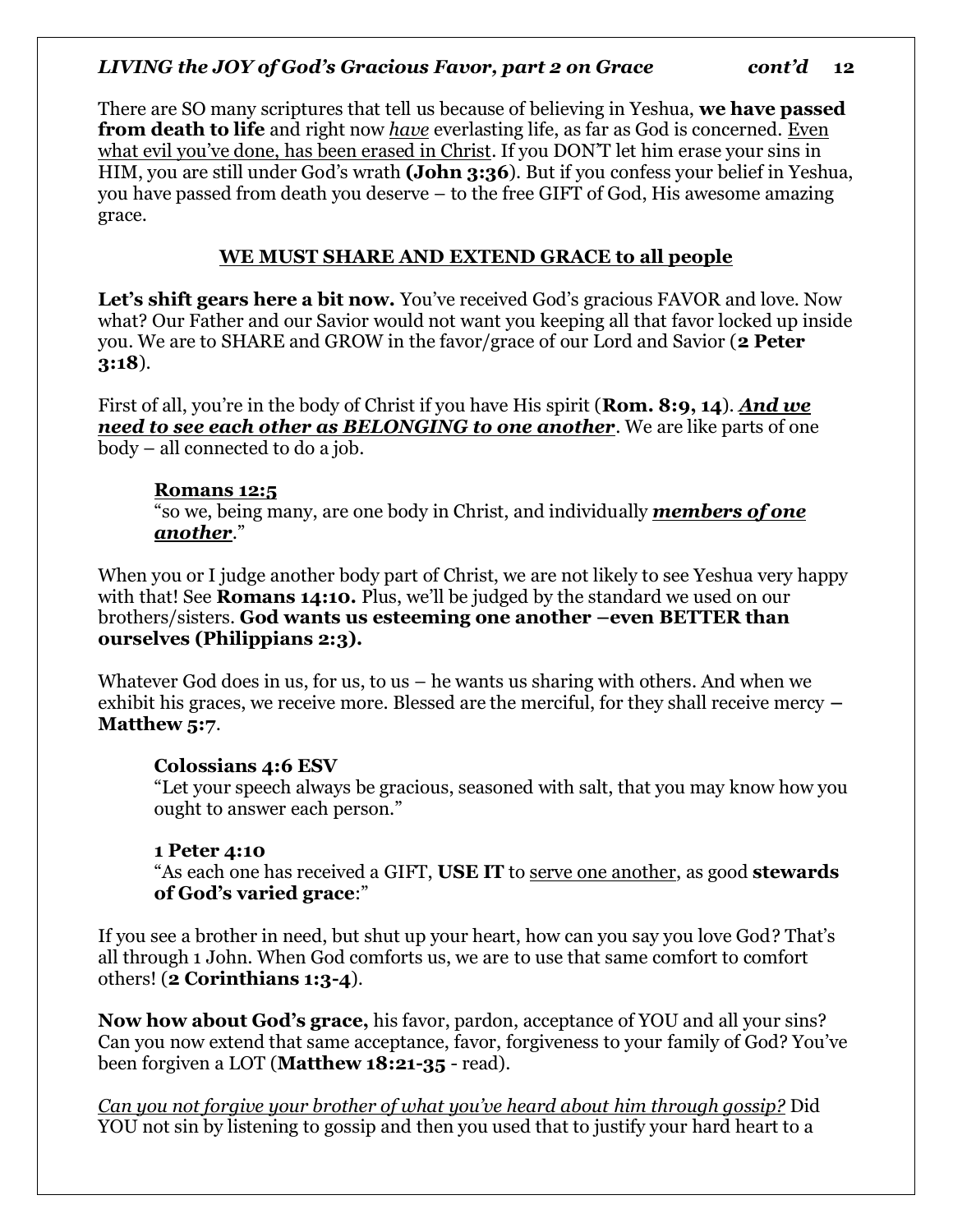brother in Christ? For if we can't forgive and accept one another, neither will you be forgiven. (Matthew 18:35).

# **Matthew 18:32-35**

Then his master, after he had called him, said to him, 'You wicked servant! I forgave you all that debt because you begged me. 33 *Should you not also have had compassion on your fellow servant*, just as I had pity on you?' 34 And his master was angry, and delivered him to the torturers until he should pay all that was due to him.

#### 35 "**So My heavenly Father also will do to you if each of you, from his heart, does not forgive his brother his trespasses**."

That's happened to me many times (not being forgiven) and I've had to pray God to forgive them for their hard heart and to keep me from having such a heart.

**My daughter Story –** during church services, I was preaching, and my 9-year-old daughter was not being quiet and respectful in church, so I was going to discipline her. I had just given a sermon on God's merciful heart. She looked down, and said, "Daddy, can you show me mercy and love me, just like God?"

Of course I had to be gracious and merciful to her at that moment!

People should be learning more about God, his love, his grace, his acceptance, *BY and BECAUSE they see it so clearly in the behavior and lives of his children* who extend favor even to former murderers, rapists, molesters, terrorists *who repent* and come to God. I listed what people consider the "worst" sins to make my point. But your sin caused the death of innocent Yeshua on the cross. MY sins did too. We all caused the same death, so … let's quit being unforgiving of those we knew as being drunks, sex fiends, or whatever.

**Remember the story in 1 Cor 5 about the sex sinner thrown out of the fellowship? B**ut sometime later, Paul tells the Corinthians to extend their *LOVE even to someone this "bad,"* now washed, and welcome him back.

# **2 Corinthians 2:5-9**

"But if anyone has caused grief, he has not grieved me, but all of you to some extent **— not to be too severe**. 6 This punishment which was inflicted by the majority is sufficient for such a man,

7 so that, on the contrary**, you ought rather to** *forgive and comfort him***, lest perhaps such a one be swallowed up with too much sorrow.**

# **8 Therefore I urge you to reaffirm your LOVE to him. …**

2:11 -- *lest Satan should take advantage of us;* for we are not ignorant of his devices."

Later, in **2 Cor. 5:17** Paul speaks of us being **God's "new creation"**. In the verses just before that, Paul says *"quit thinking of others the way they USED TO BE before they began responding to God's call to eternal life."*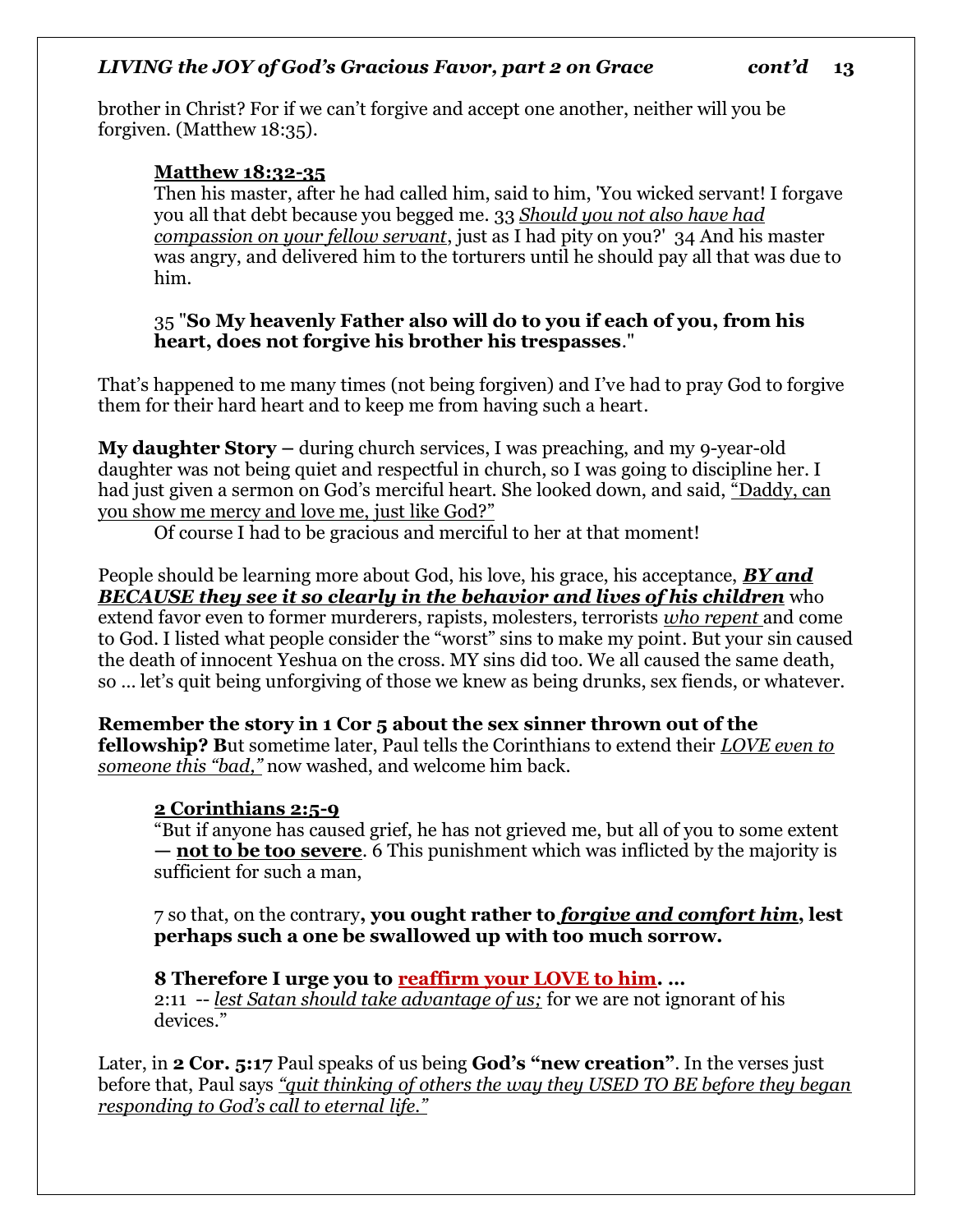**That includes we quit gossiping** or listening to gossip about the sins of others. God's love and grace cover a multitude of sins! Let's do the same.

I'll say again**, it makes it so much easier to believe GOD has forgiven you, when you can see the loving forgiveness and acceptance of YOU,** and your washed-away sins – from your brothers and sisters in Christ.

#### *Don't be like the older brother of the Prodigal. Just don't! WELCOME back, lovingly, and joyfully, any awful sinful brothers who have come back to Father! Let them worship God with you.*

**I hope this sermon has given you much food for thought. Share God's grace.** 

# **POINTS TO REMEMBER ABOUT GOD'S GRACE AND FAVOR:**

- **The purpose for God's Grace is to open the way for anyone in the world whom He's calling to become a part of HIS Family of children. Yeshua is the savior of the WORLD.**
- **We live in the JOY of God's grace**, realizing we are His BELOVED child, well pleasing to Him, and accepted in Christ (**John 17:23**).
- **We keep our focus on what Christ is doing in us more** than on what we do (**Hebrews 12:2; 2 Cor. 3:17-18**). Thus we grow in Christ's image to God's glory.
- **WE must SHARE God's gift of his grace/acceptance with others**  no matter how bad they were before. WE accept them too. Christ -- a friend of sinners. So should we be. This is part of the gospel of the Grace of God (**Acts 20:24**).
- We are **saved (forgiven, given eternal life) FREELY by grace as God's gift** we can't pay for or work for; we are **rewarded by our deeds** and good works (reward = what we'll be and do for eternity) **(Eph. 2:8-9, 10).**
- **ALL our sins are forever washed away,** and as far as God is concerned, forgotten! (**Hebrews 8:12; 10:17**). We should quit looking back too.
- **We confess Christ and believe he lives, we repent, are baptized, receive God's spirit, we now belong to Christ by God's wonderful grace, then:** 
	- o **You now BELONG to God. We are begotten into his family. We are not our own. He owns us now. The whole PURPOSE of Grace was to have the means of providing a holy, righteous family for God.**
	- o **Now when you sin, you are NOT condemned** (**Romans 8:1; John 3:17-18**), but God continues to love us, as father did the prodigal son.
	- o **We never lose God's spirit now unless** we ourselves walk away forever. God's Holy Spirit guarantees our salvation (**Eph 1:13-14).**